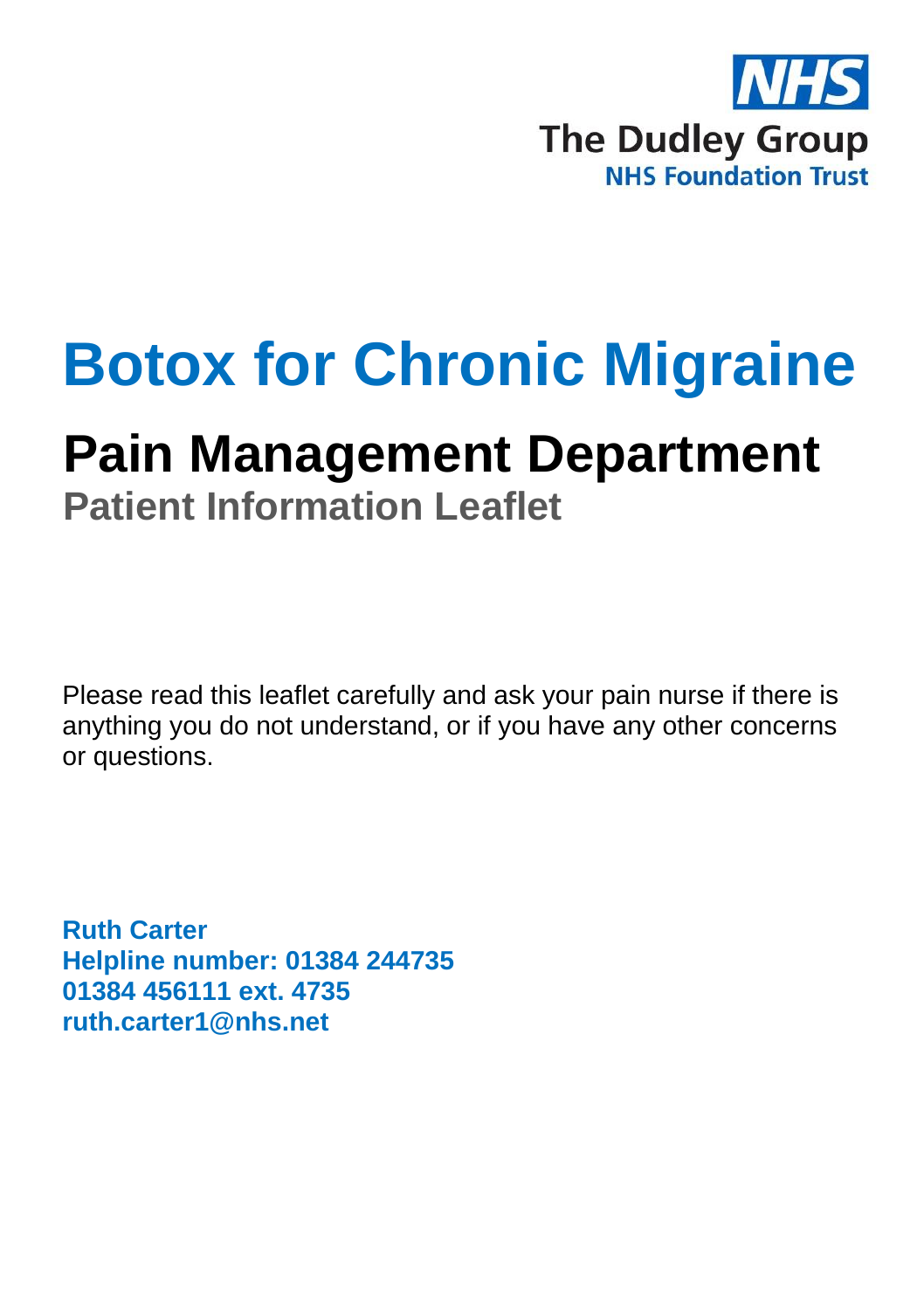#### **What is Botox?**

Botox is the brand name for Botulinum Toxin A, a toxin produced by bacteria.

Botox has been shown in clinical trials to be a safe and effective treatment for chronic migraine.

#### **Why have I been prescribed this drug?**

Your consultant has diagnosed chronic migraine and you are likely to have tried several drug treatments which have not helped your symptoms. Botox is only considered when other treatments have not helped.

In June 2012, the National Institute for Health and Clinical Excellence (NICE) issued guidance which approved the use of Botox to try to prevent headache in chronic migraine. Strict rules are used to decide who is suitable for treatment.

#### **How does it work?**

When Botox is injected into muscle, it causes the muscle to relax. We currently do not know precisely why Botox helps chronic migraine, but it is thought to be related to nerve signals, rather than muscle relaxation.

Botox has been used for many years to treat other muscle problems, such as facial spasm and spastic muscles after a stroke. It has also been used as a therapy to help reduce the appearance of facial wrinkles.

#### **What are the side effects of Botox?**

The most common side effects are **pain, tenderness and bruising**  at the injection sites. Generally, these are self-limiting side effects, and you could decide to use simple painkillers such as paracetamol for a few days until these symptoms settle. Sometimes, **muscle weakness** can be experienced and could include drooping eyelids. If this occurs, you could discuss it with your GP and specialist advice could be offered to your GP if needed.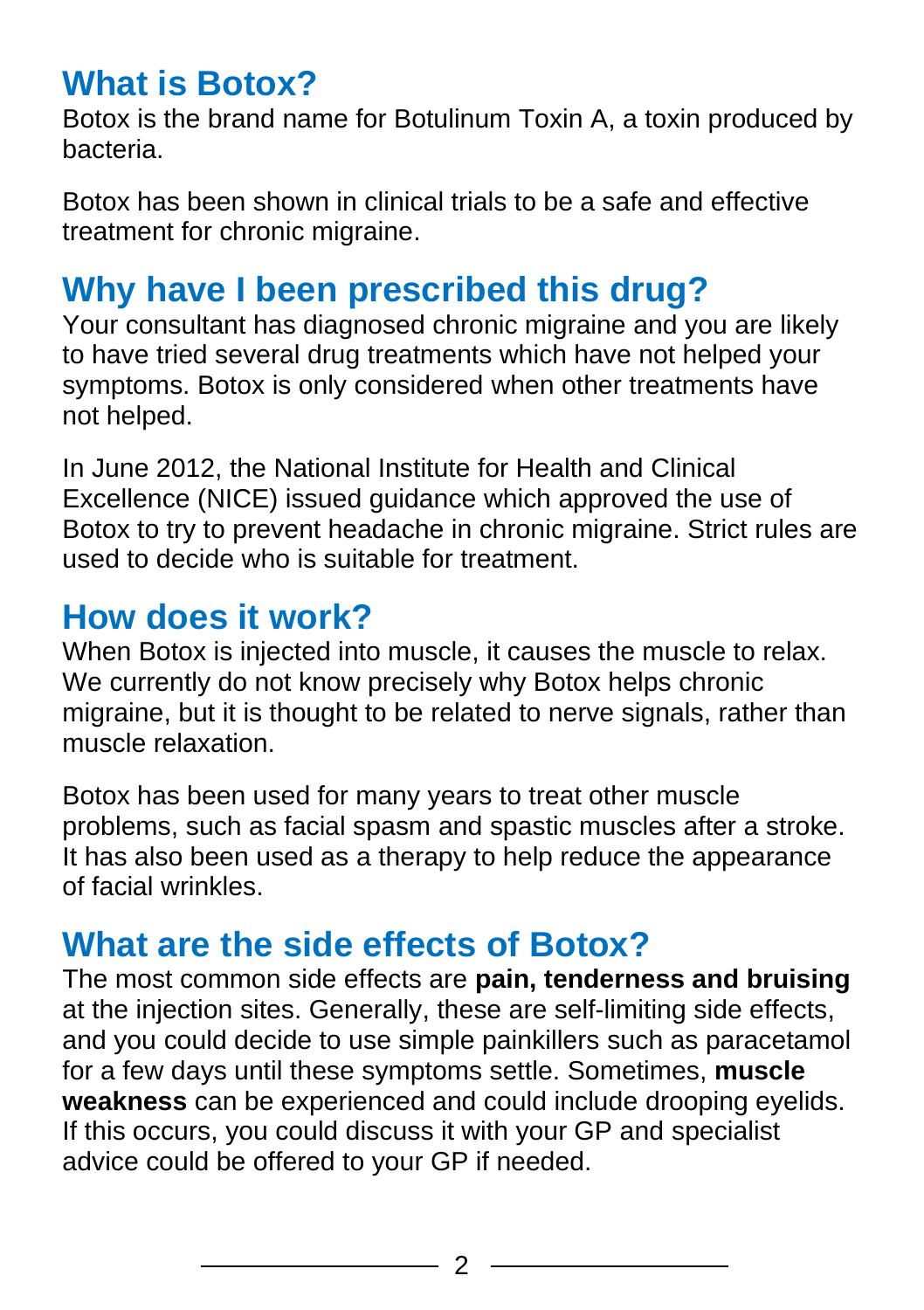Very rarely, **swallowing problems** might occur. If this happens, you will notice persistent problems with coughing when eating or drinking. In this case, you should contact your GP and, again, specialist advice could be offered to your GP if needed.

All of these side effects are reversible, but could last weeks to months. In very rare cases, **allergic or hypersensitivity reactions**  may happen at the time of the injection. These reactions would be treated by the staff on the unit.

### **How will it be given?**

Botox is given by injection into a number of muscle areas around the head. The nurse or doctor giving the Botox has had special training in which areas to inject and how to give the injections.

## **The injection sites**

BOTOX® PREEMPT injection paradigm - overview of chronic migraine injection sites.



Images courtesy of Allergan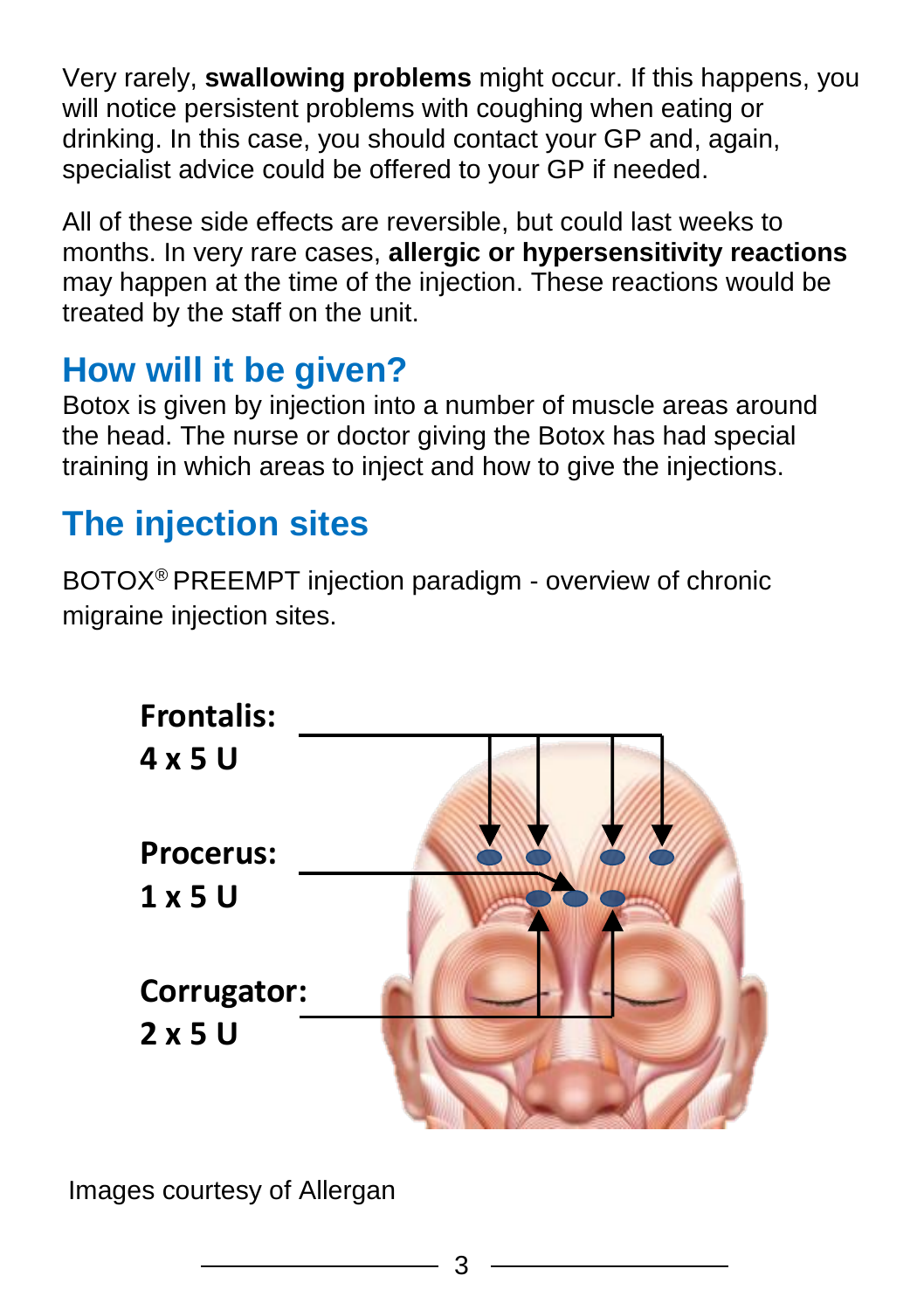

\*Additional Units of BOTOX can be administered per physician's discretion. <sup>†</sup>Up to an additional two doses (2 x 5 Units).  ${}^{\ddagger}$ Up to an additional 4 doses (4 x 5 Units).

Reference: Blumenfeld A et al. *Headache* 2010; 50:1406–18

#### **How long will it take?**

The treatment will take about 20 minutes.

#### **How will I feel immediately after the treatment?**

Everyone is different, but most people will feel quite well, except for some very mild pain around the injection sites.

#### **Will I need any help travelling home from hospital?**

No, you can travel to and from the hospital as you would for any appointment.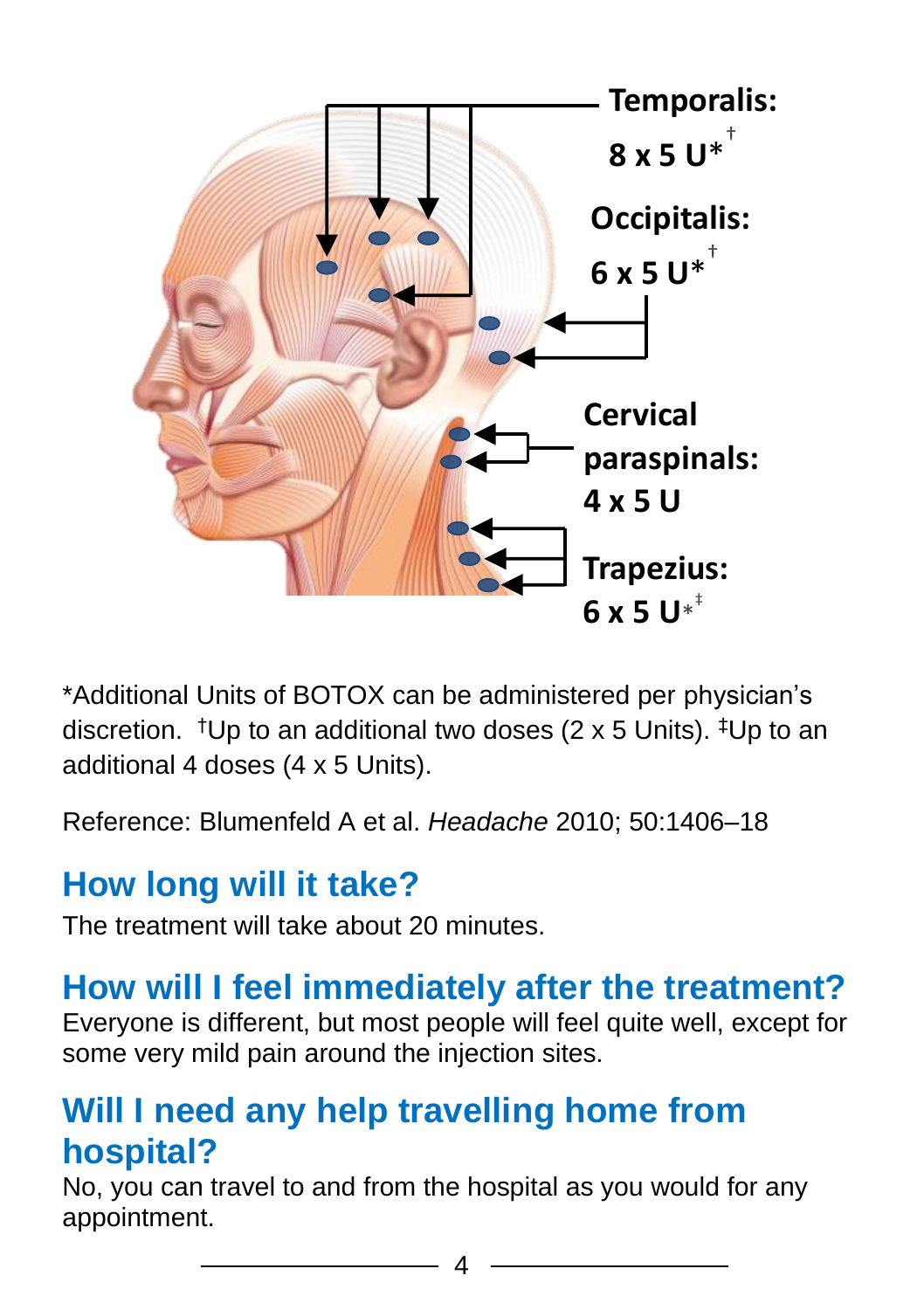#### **How long will it take to work?**

Botox usually takes between four and seven days to have any effect, but the benefits of each treatment may last several months. When Botox was tested in clinical trials, the average patient found that they had a reduction of eight headache days per month after two sets of injections.

#### **How often will I have to come to the hospital?**

Treatment will be offered about every four to five months.

#### **Botox and pregnancy**

It is not wise to become pregnant while having Botox treatment. If you are pregnant, or wish to become pregnant, please speak to your headache doctor or consultant. Breastfeeding with Botox treatment is also not advised.

#### **Are there any other options?**

This is the treatment recommended by your consultant. We must seek your consent for any treatment or procedure beforehand. Staff will explain the risks, benefits and alternatives where relevant before they ask for your consent. If you are unsure about any aspect of the treatment proposed, please do not hesitate to ask for more information. If you wish to discuss any other options, please speak to your consultant, headache doctor or nurse.

#### **What do I do if I feel unwell?**

During working hours, you can contact the Pain Helpline on 01384 244735.

For anything you consider to be an emergency, please contact your GP or the emergency services.